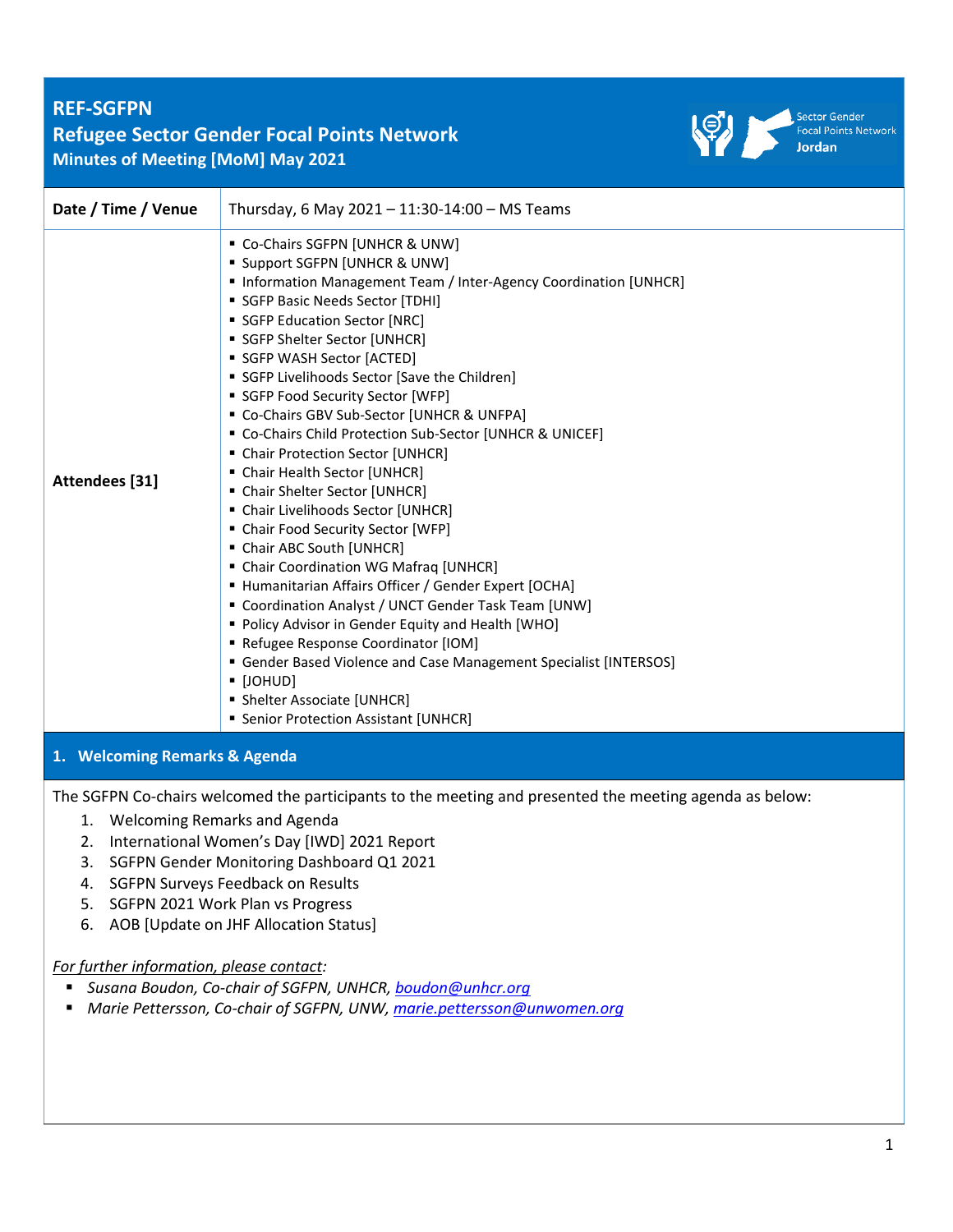### **2. International Women's Day [IWD] 2021 Report**

Each year, UN Women release the global UN theme to celebrate the International Women's Day [IWD] and for this year, it was "Women in Leadership: Achieving an Equal Future in a Covid-19 World".

Mays Zatari and Jamila El-Khiate, Co-chairs of the GBV Sub-Working Group (UNHCR and UNFPA respectively) presented on the joint GBV-SWG actions in Jordan on the occasion of the IWD, which were also jointly marked in coordination the UNCT Gender Task Force and the United Nations Communications Group. The following topics were covered during the presentation: joint calendar for IWD by the GBV-SWG; GBV-SWG joint activities at national and sub-national levels; summary of the impact of the activities, and main lessons learnt. The GBV-SWG also prepared a report on this subject, which can be found through the following link[: https://data2.unhcr.org/en/documents/details/86500](https://data2.unhcr.org/en/documents/details/86500)

During their presentation colleagues also referred to a movie prepared by the Jordan Supreme Council for Women on the occasion of the IWD about influential Bahraini facing COVID-19: [https://www.youtube.com/watch?v=\\_H87UhR8nvU](https://eur02.safelinks.protection.outlook.com/?url=https%3A%2F%2Fwww.youtube.com%2Fwatch%3Fv%3D_H87UhR8nvU&data=04%7C01%7Cboudon%40unhcr.org%7Cc021686533d84a9af50408d91aadd20a%7Ce5c37981666441348a0c6543d2af80be%7C0%7C0%7C637570156131804517%7CUnknown%7CTWFpbGZsb3d8eyJWIjoiMC4wLjAwMDAiLCJQIjoiV2luMzIiLCJBTiI6Ik1haWwiLCJXVCI6Mn0%3D%7C1000&sdata=uj4i55KjHtTIHCK2avgkYK7nxzGh%2FEMJ1kW4NFDuvto%3D&reserved=0)

## *For further information, please contact:*

- *Mays Zatari, Co-chair of GBV-SWG, UNHCR* [zatari@unhcr.org](mailto:zatari@unhcr.org)
- *Jamila El-Khiate, Co-chair of GBV-SWG, UNFPA [el-khiate@unfpa.org](mailto:el-khiate@unfpa.org)*

## **3. SGFPN Gender Monitoring Dashboard Q1 2021**

Gorgui Diouf from the Inter-Agency Coordination Unit [UNHCR] provided a progress update about the planned launch of the SGFPN Gender Monitoring Dashboard from Q1 2021. He briefed that this exercise is aiming to ensure timely and effective monitoring and reporting on gender in the Syria refugee crisis response in Jordan to better enable humanitarian implementers and sector leads to access the extent to which humanitarian programming is equally benefiting refugee women, girls, boys and men of all diversities. The plan was to produce the SGFPN Gender Monitoring Dashboard for quarter 1 by 15<sup>th</sup> April 2021. However, due to the delay of the finalisation of the JRP/3RP, the Q1 dashboard is delayed too as we need the data to feed into the report and the database platform still under processing. The PLAN database is completed and opened for partners to upload their data and the Monitoring database will be open by the second half of May 2021 and the reporting period on the monitoring data is between 1<sup>st</sup>-10<sup>th</sup> of the next month. Through this SGFPN members can use the data to produce the SGFPN Gender Monitoring Dashboard. The deadline for the Q1 dashboard is 15th June 2021.

The template and reporting guidance were both shared previously with the SGFPN members, but it will be circulated again to ensure that all are provided with the required information to work on the Q1 dashboard.

## *For further information, please contact:*

- *Gorgui Diouf, Information Management Officer, UNHCR, [dioufd@unhcr.org](mailto:dioufd@unhcr.org)*
- *Naseem Taqatqa, Associate Information Management Officer, UNHCR, [taqatqa@unhcr.org](mailto:taqatqa@unhcr.org)*
- *Susana Boudon, Co-chair of SGFPN, UNHCR, [boudon@unhcr.org](mailto:boudon@unhcr.org)*
- *Marie Pettersson, Co-chair of SGFPN, UN Women, [marie.pettersson@unwomen.org](mailto:marie.pettersson@unwomen.org)*

#### **4. SGFPN Surveys Feedback on Results**

**Capacity Assessment Survey:** Jakob Lund, GiHA Advisor, UN Women presented the summary of key findings from the SGFPN capacity assessment survey as below:

In April 2021, the SGFPN completed a capacity-assessment survey with its members aiming to assess the availability of gender knowledge and skills throughout the sectors and subsectors of the humanitarian response.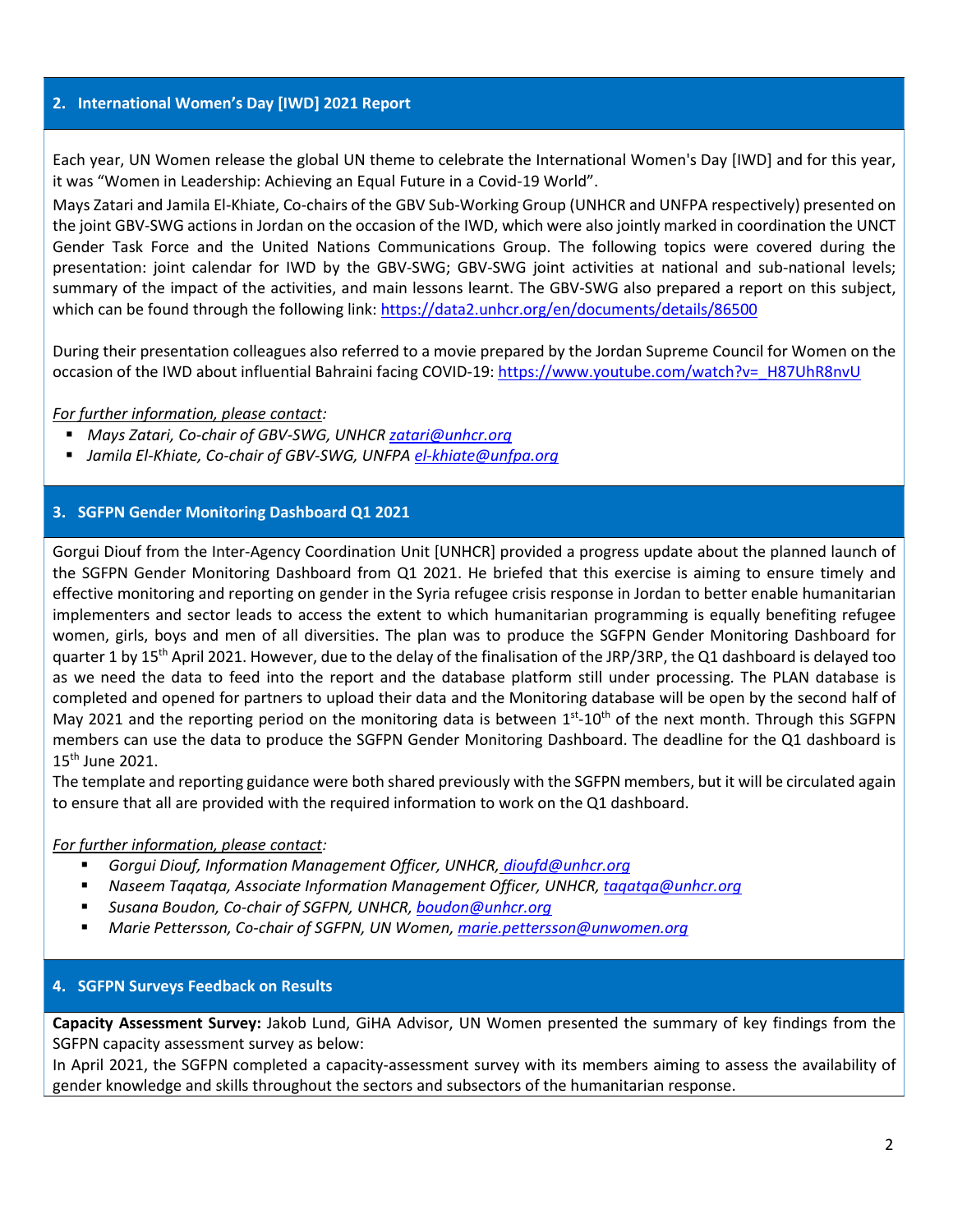The survey had a total of 21 respondents who shared their thoughts on their capacity-strengthening needs pertaining to gender in humanitarian action. The assessment results showed that respondents represented a mix of national and international NGOs as well as the UN system. In terms of previous experience, most had a great deal of humanitarian experience with fewer having long-term experience working on gender. Some were entirely new to either field. Nineteen of the respondents were women and two were men.

In general, respondents have almost all had some introduction to gender and/or have taken additional gender-related trainings over the past few years on issues ranging from GiHA to GBV to gender and sustainability. All respondents are either 'familiar' with or'knowledgeable' about international conventions and guidelines on gender. Most were not familiar with neither UNHCR's Policy on Age, Gender and Diversity nor the IASC Gender with Age Marker.

On a range of questions about respondents' knowledge on GiHA related issues, SADD analysis; gender-sensitive M&E; and gender-responsive operations, they gave mixed responses with a majority reporting significant lacks in knowledge.

On the questions asked whether they feel included by their organizations in a range of processes related to GiHA, among them gender audit and advocacy, respondents offered mixed replies. The level of engagement in important processes by these respondents varies greatly between agencies and organizations. This is also true when measuring respondents' engagement across various steps of the humanitarian program cycle.

Respondents were also asked to rate the importance of training on several topics related to GiHA. Most respondents replied that training in the following areas is "very needed": gender in programming; gender in operations; advocacy for GEEWG; sectoral approaches to gender mainstreaming. With regards to a broader introduction to gender equality, incl. international frameworks, as well as gender in programming, the responds were mixed with some saying it is "very needed" while other opined it is "somewhat needed" and some that it isn't needed at all. Among the additional areas which respondents reported needing training on were gender audit, assessment of gender programming, collection, and analysis of SADD.

Respondents were also asked about their preferred method of training, considering the current restriction due to the COVID pandemic. A majority responded they would prefer "moderated online course/workshop with a tutor", while a few other preferred "self-paced online course" or "on-job learning with online mentoring."

**Sector Leads and Area-Based Coordinators Survey:** the four respondents agreed that training on "international and national gender equality frameworks" is "very needed". For the remaining areas, gender in programming and operations; advocacy for GEEWG; GiHA and mainstreaming, the response were mixed with a clear majority saying training was either "somewhat needed" or "very needed" and a small minority responding that it was "not needed."

All in all, there are clear opportunities for strengthening crucial capacity related to all areas of gender-responsive humanitarian action.

**Capacity-strengthening methodologies:** the methodologies used to address the different needs identified in the assessment will vary according to both the nature of the need and the circumstances surrounding each learning opportunity. The needs assessment survey showed that most respondents preferred "moderated online courses/workshops with a tutor", while a few others preferred "self-paced online course" or "on-job learning with online mentoring." These results should be taken with a grain of COVID salt, however, and it is expected that there will be increasing desire and demand for in-person learning opportunities once restrictions on such gatherings are gradually lifted. In terms of concrete methodologies or tools, it is envisioned that the following will be used for both on- and off-line learning.

**Capacity-Strengthening Plan:** the draft plan presented outline tentative dates/periods of time for trainings. Due to COVID restrictions, the plan will be updated as things progress. It is the intention to launch the first training in late May and for the capacity-strengthening activities to continue throughout 2021 and 2022, with both new and recurring learning opportunities to address needs to both build on existing knowledge as well as to accommodate for a relatively high turnover of staff in most organizations.

**Discussion:** Annaklara Eriksson, Coordination Analyst from UN Women suggested to further specify the target groups for the different trainings in the capacity development plan.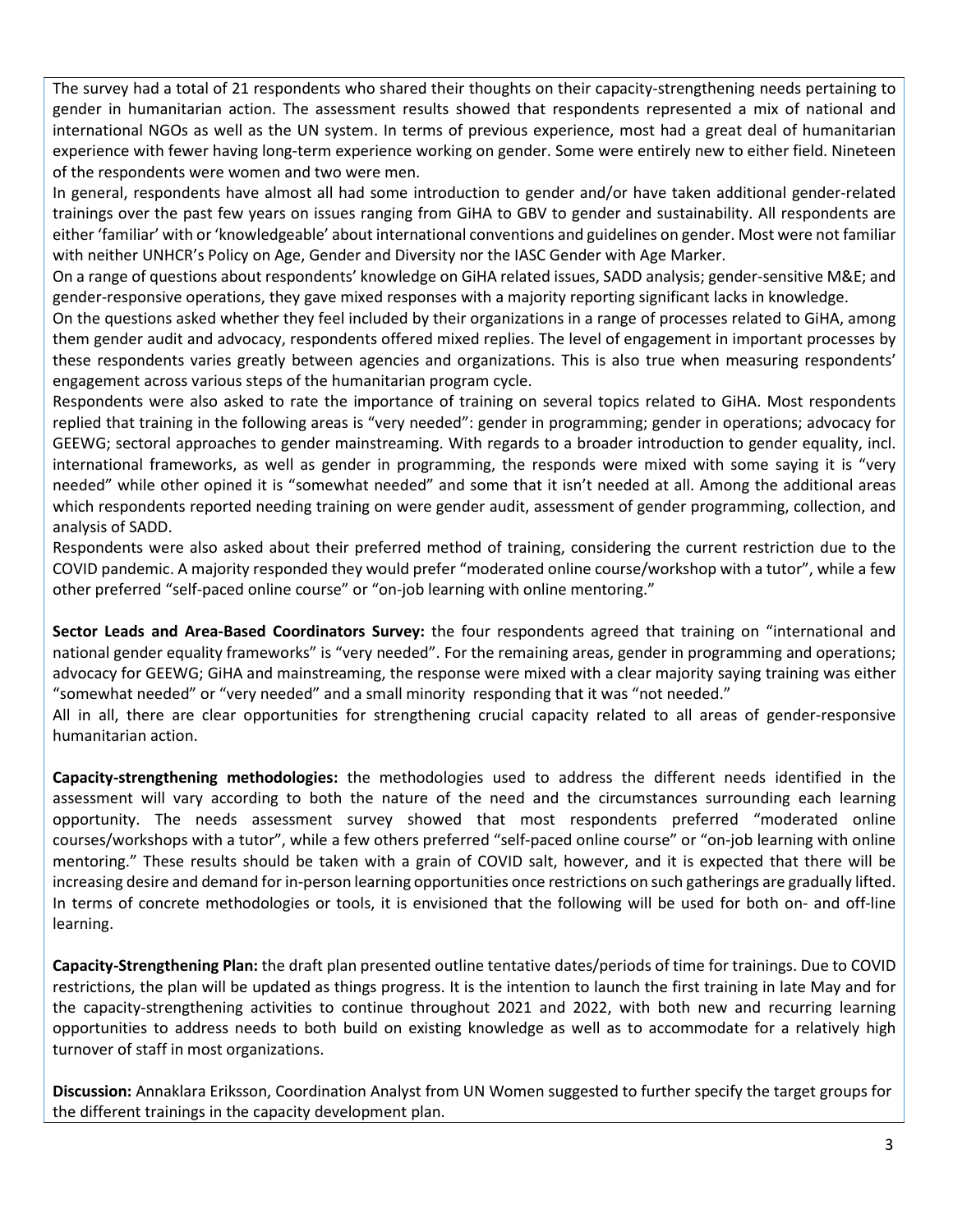*For further information, please contact:*

- *Jakob Silas Lund, GiHA Advisor, UNW, [jakobsilas.lund@unwomen.org](mailto:jakobsilas.lund@unwomen.org)*
- *Mohammad Al-Athamneh, Associate Operational Data Management Officer, UNHCR, [athamneh@unhcr.org](mailto:athamneh@unhcr.org)*
- *Susana Boudon, Co-chair of SGFPN, UNHCR, [boudon@unhcr.org](mailto:boudon@unhcr.org)*
- *Marie Pettersson, Co-chair of SGFPN, UN Women[, marie.pettersson@unwomen.org](mailto:marie.pettersson@unwomen.org)*

## **5. SGFPN 2021 Work Plan vs Progress**

Marie Pettersson, SGFPN co-chair walked the participants through the 2021 SGFPN Work Plan and updated them on the on the progress made versus the work plan activities. Some activities were on track e.g. monthly meetings, network deliverables, etc. whereas others were delayed, e.g. the capacity building training session delayed pending the results of the capacity assessment survey to plan accordingly (which is now completed). The training on Gender Analysis and SADD, UN Women will take the lead on organizing and facilitating and it will be conducted at the end of May/early June (exact plans will be communicated with the members nearer the date. This training will also launch the planned multi-sectoral gender analysis exercise to inform the next JRP. OCHA will take the lead on GAM training and UNHCR will lead the ActivityInfo training. The SGFPN Induction Package is done and the nomination of new SGFPs for Health and Child Protection is ongoing. Some activities are ongoing and SGFPN Co-chairs are leading the follow-up on, e.g. operational portal update and upload. The integration of gender indicators into the ISWG monitoring framework and reporting needs to be discussed further with the ISWG. Sectors specific indicators and work planning on gender mainstreaming is also still pending. The drafting of the SGFPN 2020 Annual Report is being led by SGFPN UNHCR Co-chair.

## **Members updates:**

GBV-SWG Co-chairs announced the nomination of two new SFGPs for GBV-WG: one from the Jordan River Foundation and one from Generation for Peace. The SGFPs will start attending future SGFPN meetings.

The Child Protection SWG Chair updated that they have been trying to motivate the CP Sub-Working Group members to nominate themselves as CP Sector Gender Focal Points and that they are in the process of finalizing their workplan for 2021 including key gender priorities, and may seek the support from the SGFPN Co-chairs for any gender additions to the workplan.

*For further information, please contact:*

- *Susana Boudon, Co-chair of SGFPN, UNHCR, [boudon@unhcr.org](mailto:boudon@unhcr.org)*
- *Marie Pettersson, Co-chair of SGFPN, UN Women[, marie.pettersson@unwomen.org](mailto:marie.pettersson@unwomen.org)*
- *Belal Khalifa, Chair of CP SWG, UNHCR, [khalifab@unhcr.org](mailto:khalifab@unhcr.org)*

## **6. AOB**

Susana Boudon, SGFPN Co-chair, provided a quick update on the status of the JHF Allocation Process for 2021:

- **•** Priorities are identified by the Sector chairs and the deadline is extended by OCHA up to  $6<sup>th</sup>$  May 2021.
- The Co-chairs have met with OCHA colleagues and they suggested to meet again in two weeks' time or less to discuss SGFPN and SGFPs support, review of the proposals from gender lenses, and participation at the Technical Review Committees [TRCs].
- Next week OCHA will review the sectors' priorities and inform the sector leads on the next steps.

## *For further information, please contact:*

- *Susana Boudon, Co-chair of SGFPN, UNHCR, [boudon@unhcr.org](mailto:boudon@unhcr.org)*
- *Marie Pettersson, Co-chair of SGFPN, UN Women[, marie.pettersson@unwomen.org](mailto:marie.pettersson@unwomen.org)*